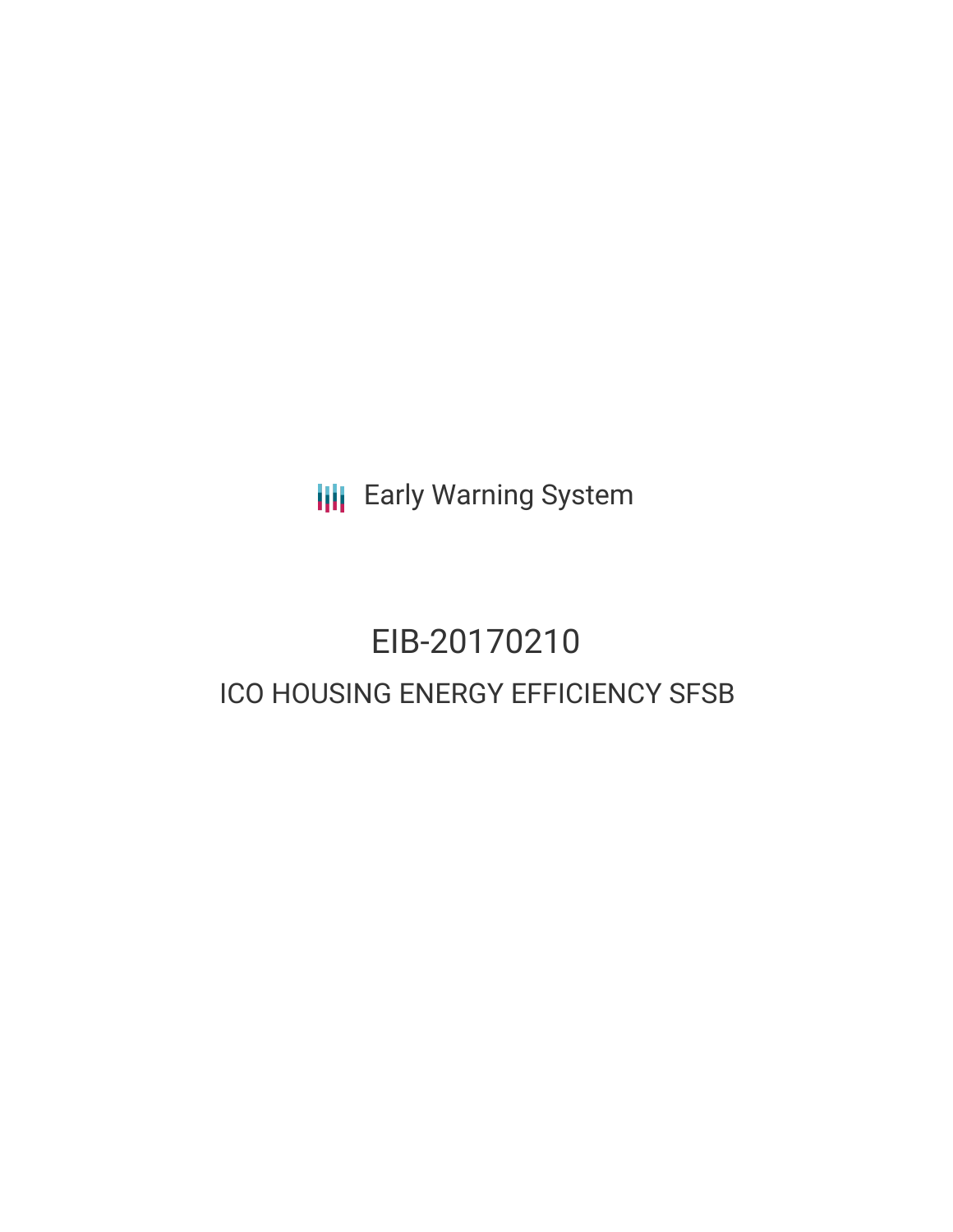

#### **Quick Facts**

| <b>Countries</b>               | Spain                          |
|--------------------------------|--------------------------------|
| <b>Financial Institutions</b>  | European Investment Bank (EIB) |
| <b>Status</b>                  | Proposed                       |
| <b>Bank Risk Rating</b>        | U                              |
| <b>Borrower</b>                | Kingdom of Spain               |
| <b>Sectors</b>                 | Energy, Infrastructure         |
| <b>Investment Type(s)</b>      | Loan                           |
| <b>Investment Amount (USD)</b> | \$171.01 million               |
| <b>Project Cost (USD)</b>      | \$570.04 million               |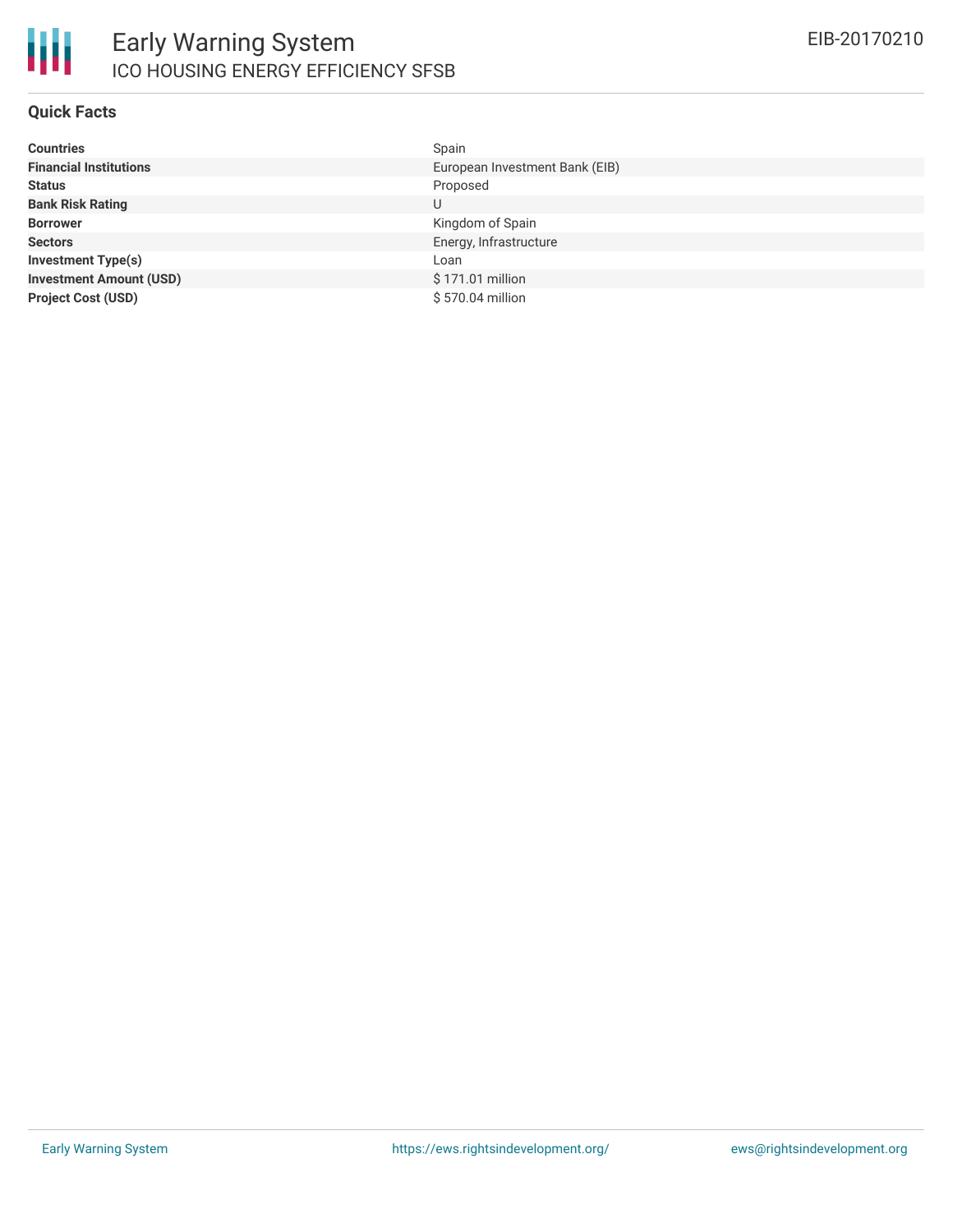

## Early Warning System ICO HOUSING ENERGY EFFICIENCY SFSB

#### **Project Description**

The project consists of a financing to ICO to support the energy efficiency, accessibility and urban regeneration programmes of Spain's 2018-2021 State Housing Plan. This project falls under the Smart Finance for Smart Buildings (SFSB) Initiative, a joint initiative of the EIB Group and the European Commission (EC) aiming at supporting Energy Efficiency investments in buildings.

This project will help the financing of small/medium projects carried out by housing associations, individuals, small and medium-sized enterprises, mid-caps and local authorities in the context of Spain's 2018-2021 State Housing Plan.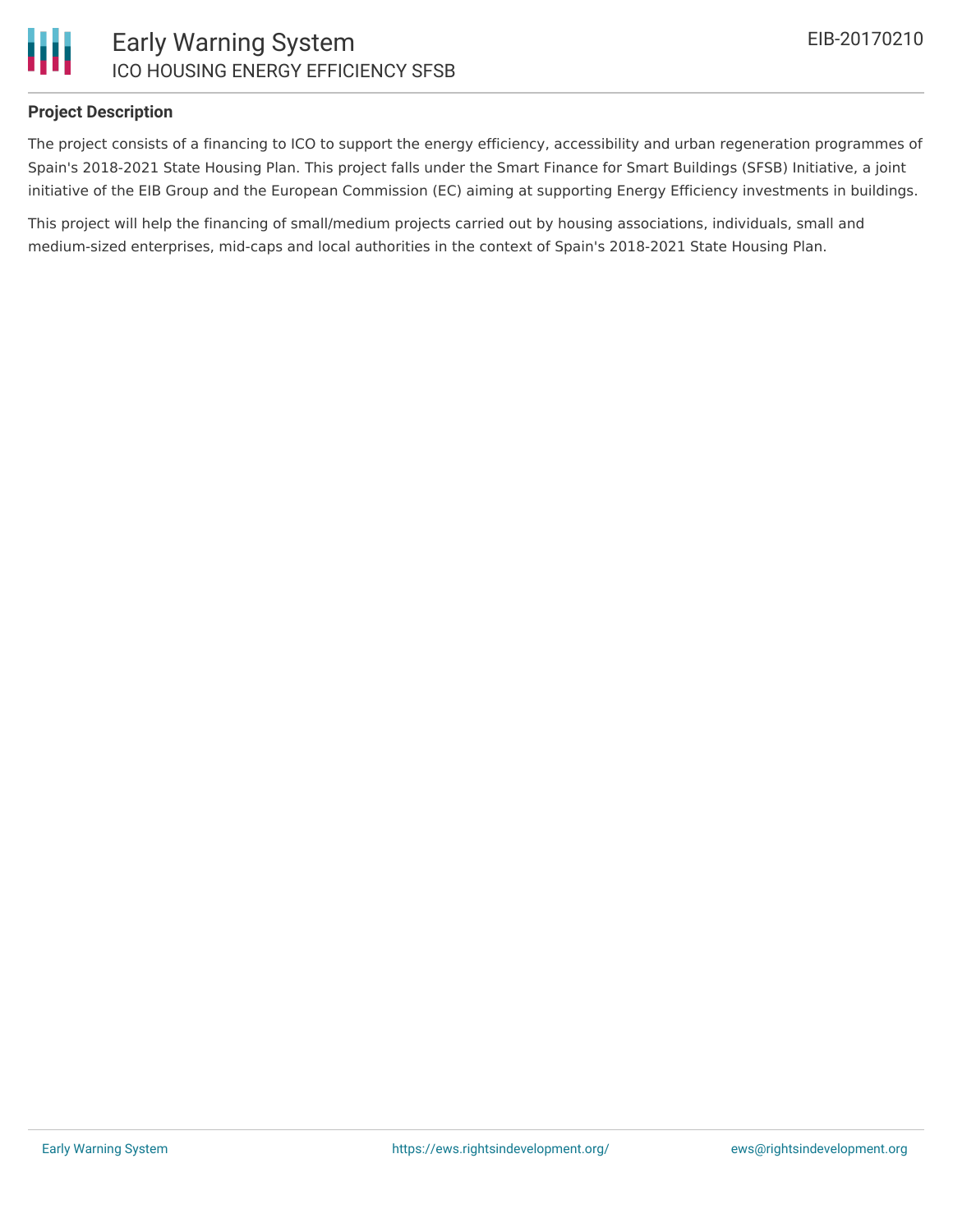### **Investment Description**

European Investment Bank (EIB)

### **Financial Intermediary**

Financial Intermediary: A commercial bank or financial institution that receives funds from a development bank. A financial intermediary then lends these funds to their clients (private actors) in the form of loans, bonds, guarantees and equity shares. Financial intermediaries include insurance, pension and equity funds. The direct financial relationship is between the development bank and the financial intermediary.

Banco de [España](file:///actor/1175/) (Financial Intermediary)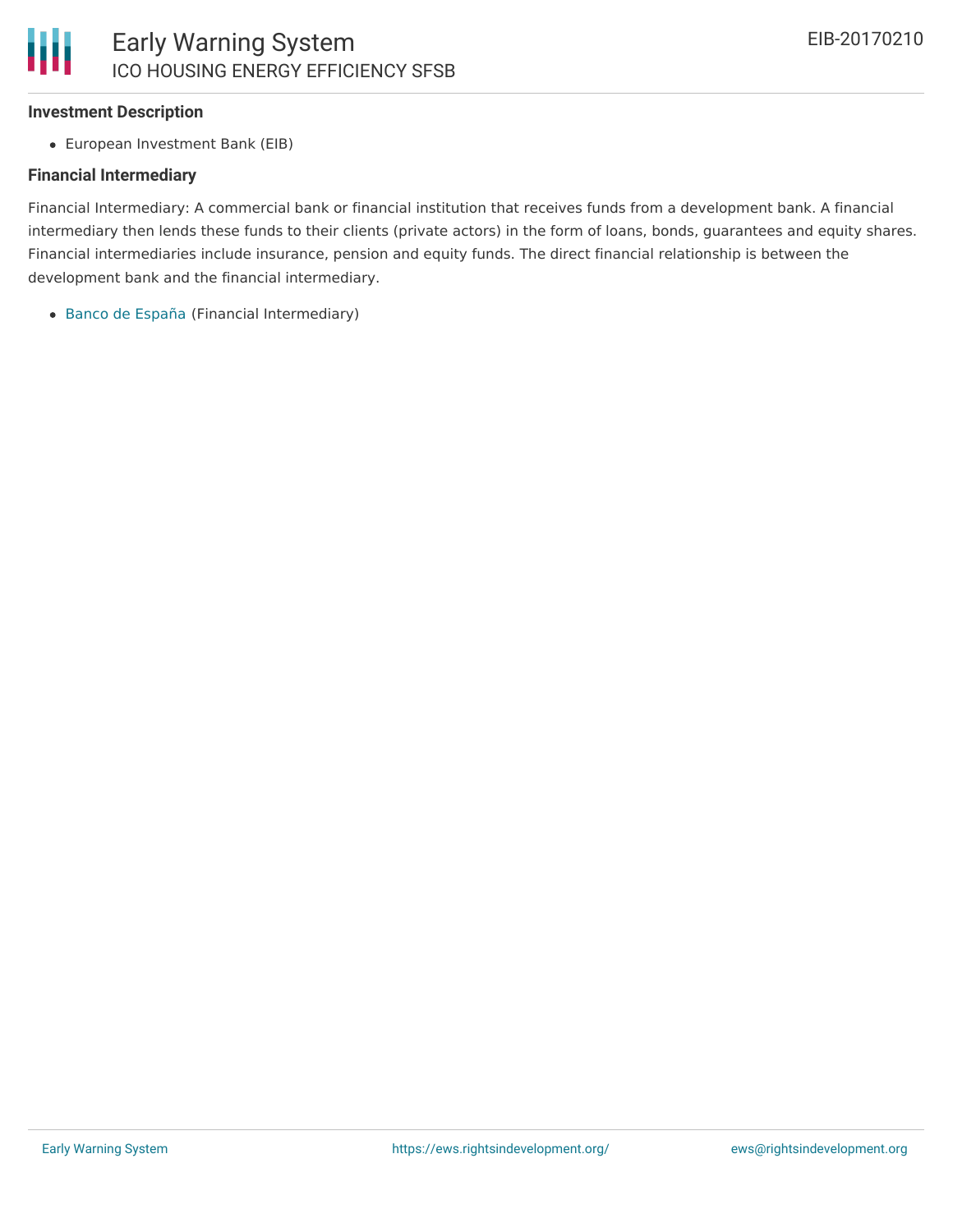

### **Private Actors Description**

Banco de España operates as a central bank of Spain. Its functions include defining and implementing Euro system's monetary policy, conducting currency exchange operations, promoting the working of payment systems in Euro area, issuing legal tender banknotes, preparation and the publication of statistics relating to its functions, provision of treasury services and financial agent for government debt, adviser to the government, and preparing reports and studies.